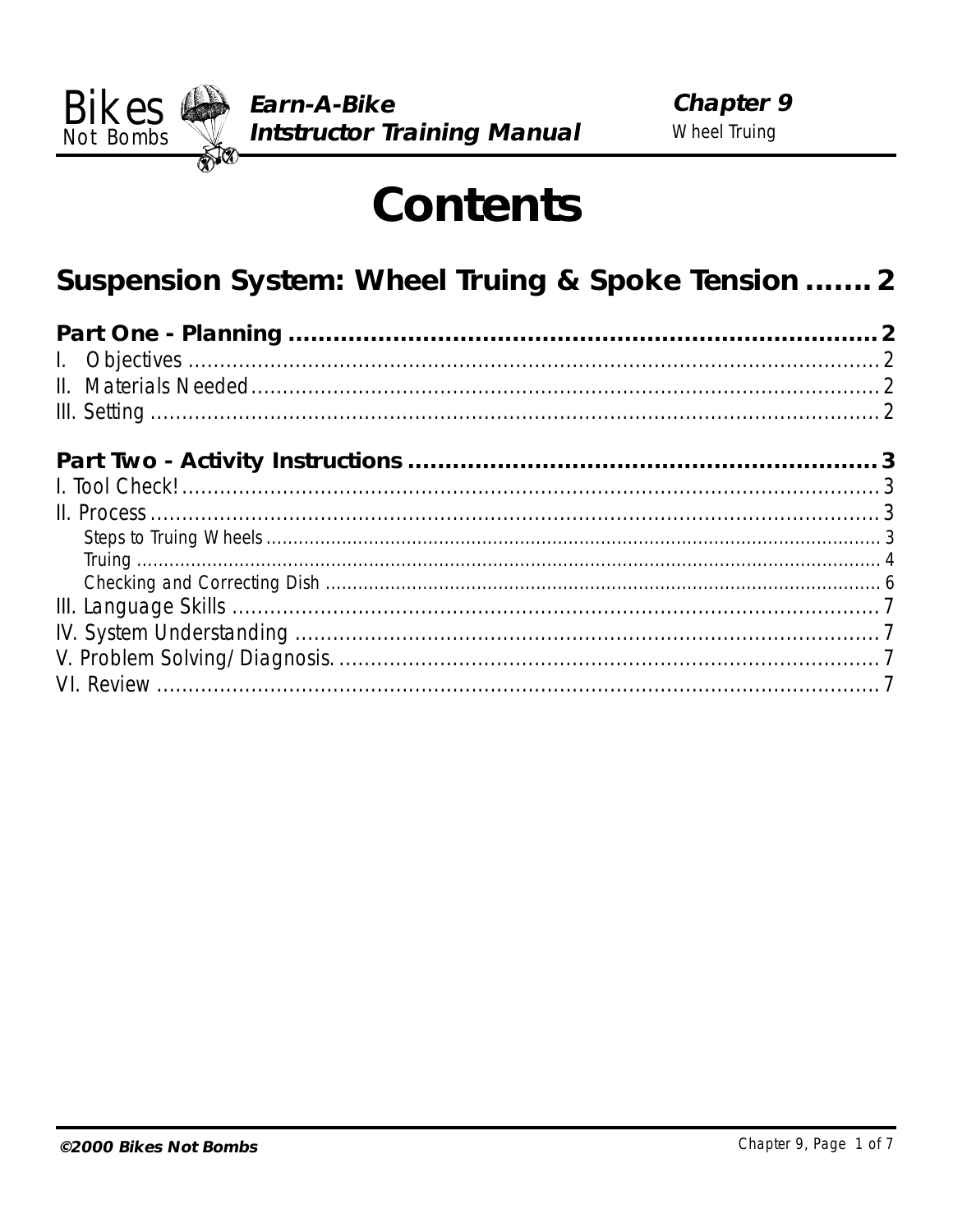## <span id="page-1-0"></span>**Suspension System: Wheel Truing & Spoke Tension**

## **Part One - Planning**

## **I. Objectives**

A. Student can identify the difference between a warped rim and a loose hub.

**III. Setting** Workshop, with tool benches, bike repair stand and bike storage.

- B. Student can understand the basic concept of truing.
- C. Student can determine when a rim is bent (not fixable) versus having improper spoke tension (fixable).
- D. Student becomes more familiar with the math concepts of perpendicular and parallel.
- E. Student can name the parts of the wheel and the tools involved in the process of wheel truing.
- F. Student gets a background lesson that will assist in future learning about resolving force vectors into X and Y components.

## **II. Materials Needed**

## **Demonstration Parts**

Variety of Wheels in various states of True/Out of True Spoke and Nipple, not installed

**Tools** Truing Stand Metric Ruler Spoke Wrenches Freewheel Removing tools Dishing Tool Vice Grips Bench Vise

**Other Materials**

Grease Penetrating Oil Rags



**Truing Stand**

## **IV. Evaluation**

A. **Teacher Observation During Work Session** Rotate amongst the students as you work. Observe for general mechanics skills (e.g. body mechanics, tool use), work habits (e.g. keeping part orderly, replacing tools), and ability to follow the steps of the process in the proper order. Observe for problem solving skills: Is student using visual observations? Is student able to pose questions whose answers will help her come up with a solution?

## B. **Oral Review at end of work session.**

- 1) **Language**: How many of the parts and specialty tools can students identify? Passively? Actively?
- 2) **Systems:** Can the student say what components are part of the system worked on? How do they function as a whole?
- 3) **Process:** How many of the steps of the process can students name? Can they get the steps in the correct order?
- C. **Written Evaluation** How well can student narrate what she did that day on her time sheet?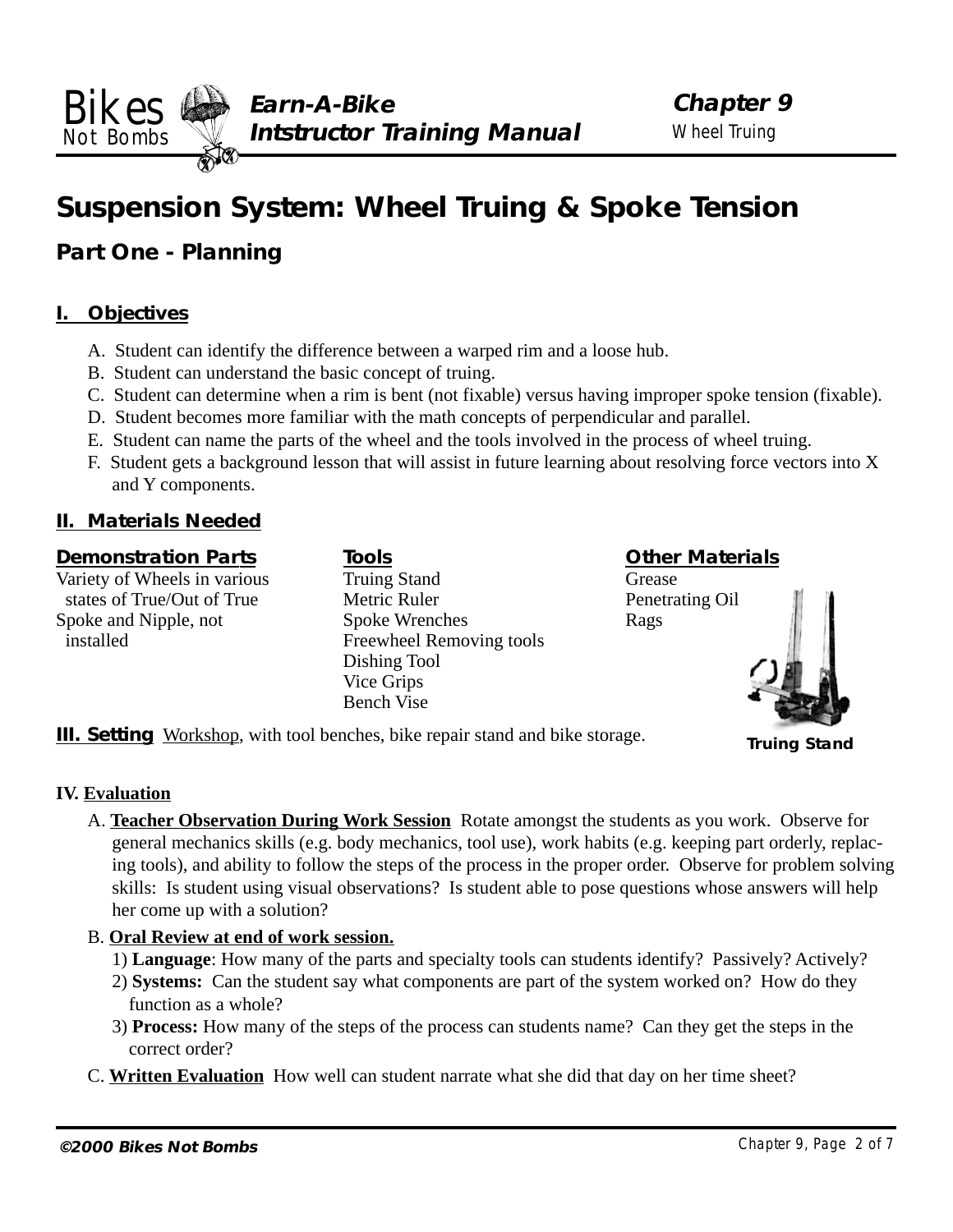<span id="page-2-0"></span>**Bikes**  $\bigotimes$  Earn-A-Bike Chapter 9 **Not Bombs Well Intstructor Training Manual** Wheel Truing

## **Part Two - Activity Instructions**

**I. Tool Check!** Students & instructors enter the tool area and confirm as a group that all the tools are there.

## **II. Process**

- **A. Goal** What are we trying to get done when we true a wheel? What are the necessary steps that must be accomplished with all wheels before we can begin the process of truing?
- **B. Steps to Truing Wheels**  Go over the names of each step, as a list. Then describe each step to the students and have them each carry out that step on their bikes before you move the group onto the next step.
	- **1. Evaluate Condition** of as many parts as possible before disassembly:
		- a) Check Adjustment of Your Hubs Before we can begin the process of truing our wheels we must make sure that our hub is properly adjusted. If the hub bearing assembly is loose, the whole wheel (and the rim!) will move back and forth in the truing stand whether or not the rim is true.
		- b) Spokes It's no good to attempt to true a wheel with broken spokes. In many cases a broken spoke is the reason why a wheel will go suddenly out of true. Measure the length (in mm) of a spoke on the same side of the rim as the broken spoke. You do this by measuring from the center of the head of the spoke to about the center of the nipple.

It is also important to check the condition of the spokes and the nipples. If these are too rusty there is a good chance that the spokes will not be able to turn inside of the nipple. This will prevent you from truing your wheel. You will recognize this condition if you attempt to turn the nipple and the spoke turns with it. A possible way to remedy this situation is to drip oil in between the nipples and the spokes and let it soak. Come back later and see if things have loosened up any.

c) Rim Condition Is the rim really rusty? What about bent? Remember, steel rims can be bent back into shape, aluminum rims cannot. Also look for serious divots in the rim. An aluminum rim with a serious divot is ruined. A steel one might be able to bend back into shape. Also, if the wheel wobbles more than 3 inches in either direction there's a good chance that it cannot be fixed.

 If the spokes look like they are in good condition and the rim doesn't seem to be bent you can begin the process of truing your wheels.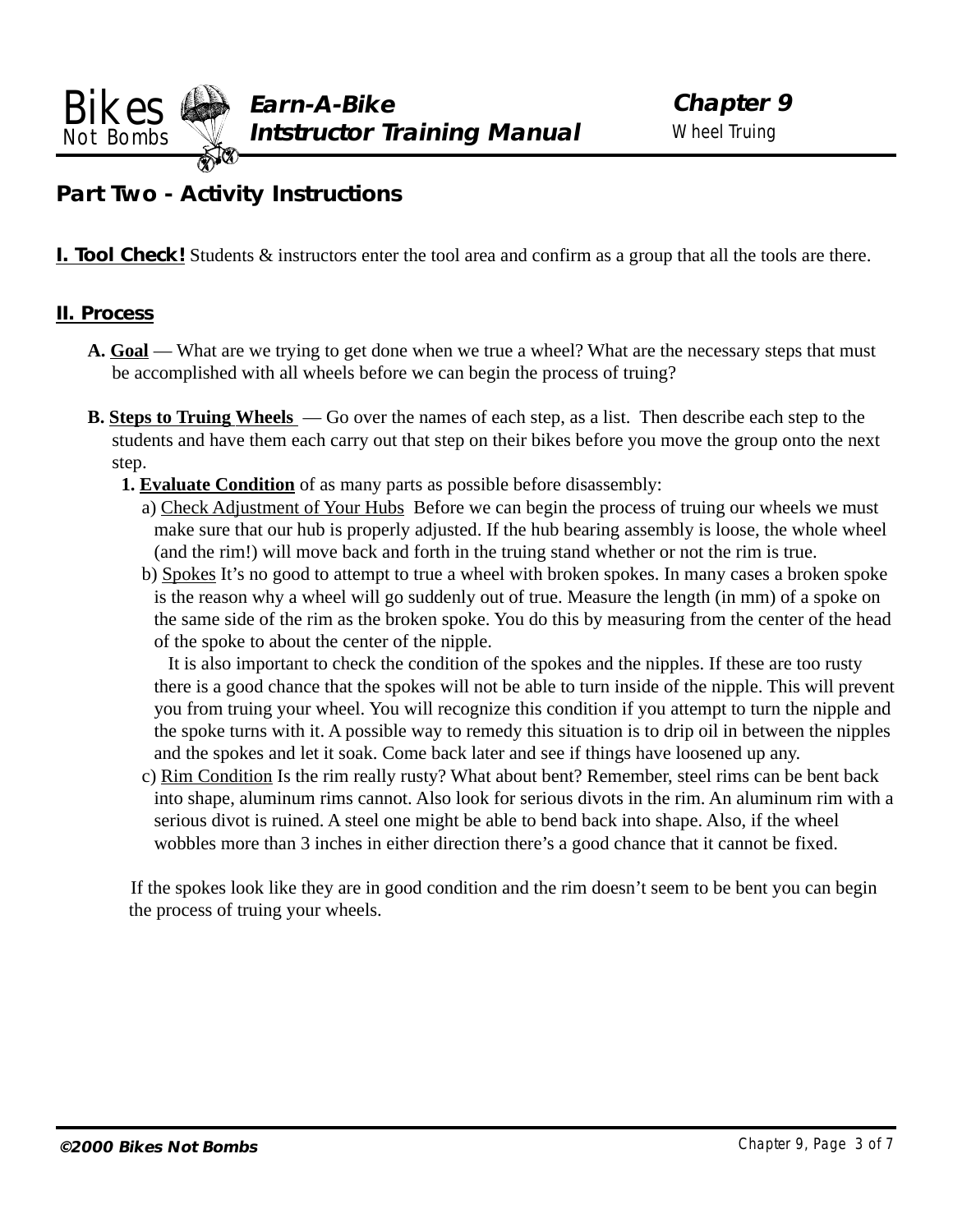<span id="page-3-0"></span>

## **2. Truing**

- a) Take the Wheel off the Bike
- b) Put the Wheel in the Truing Stand There are a lot of different types of truing stands out there. A lot of at home mechanics use the brake pads on the bike as a truing stand and just true the wheel on the bike, However, if a stand is available, use it! The industry standard is the Park Truing Stand, which we highly recommend. It's durable, very adjustable, and just about everyone uses it, so you can always get parts.



c) Pick out your Spoke Wrench If you pick the right wrench you won't ruin your wheel. Without the proper spoke wrench size there is a very good chance that you will strip the nipple as you attempt to turn it. Once the nipple is stripped, no more truing. Make sure the spoke wrench fits very tightly around the nipple. If it looks like you might be stripping the nipple (the wrench is turning but the nipple is not), STOP!!!! Change your spoke wrench or see if the nipple is too rusty to move at all.



- d) Begin Truing OK. Now that you've done all the easy stuff, here comes the hard part. Truing wheels has got to be the closest thing to an art form in the arena of bike mechanics. Those that are great at it are revered as gods. Those that are not good at it live life frustrated and angry. (Just kidding.) Seriously though, truing is much more difficult than any other task on a bike. It takes a certain "touch" that only comes with a lot of experience. Beginners will succeed to the extent that they get down the repetitive steps and the concept of making the rim straighter little by little. Here is a starting point and remember: Practice makes Perfect.
	- Step 1 Find the Worst Spot: Once your wheel is locked into the stand, spin the wheel lightly and begin to screw in the stand's caliper arms gradually until one of the caliper arms just barely brushes the side of the rim. You will hear a "Ping" whenever that part of the rim passes by the caliper. What you don't want to do is screw in the caliper arms so quickly that they contact the rim so quickly and so hard that you hear "SCREEEEEEEE" and the wheel stops moving. Nor do you want to screw it in so far that the caliper arm touches the wheel more than once per revolution. You are looking for the worst spot (the place the rim is farthest off to one side), not the several worst spots.
	- Step 2: Identify on Which Side the Rim is Out of Line. Now that you've found the "Ping" you know that this is the spot of the rim that is the farthest out of true. Identify the three or four spokes right next to the "Ping" and which side of the rim is rubbing on the caliper to create the "Ping."
	- Step 3: Decide Which Spokes to Tighten. You need to pull the rim at the "Ping" spot back in towards the center line of the wheel, in order to start to "flatten out" this bulge/warp in your rim. To move the rim you will tighten some of those 3 or 4 spokes you've picked out. Trace the spokes from the rim back up to where the spoke heads are attached to the hub flange. Notice which of your 3 or 4 spokes are attached to the opposite side of the flange from the side where the "Ping" is rubbing on the stand's caliper arm – these are the ones you want to tighten, since they will pull the rim which bulges a bit in that direction a bit back into line.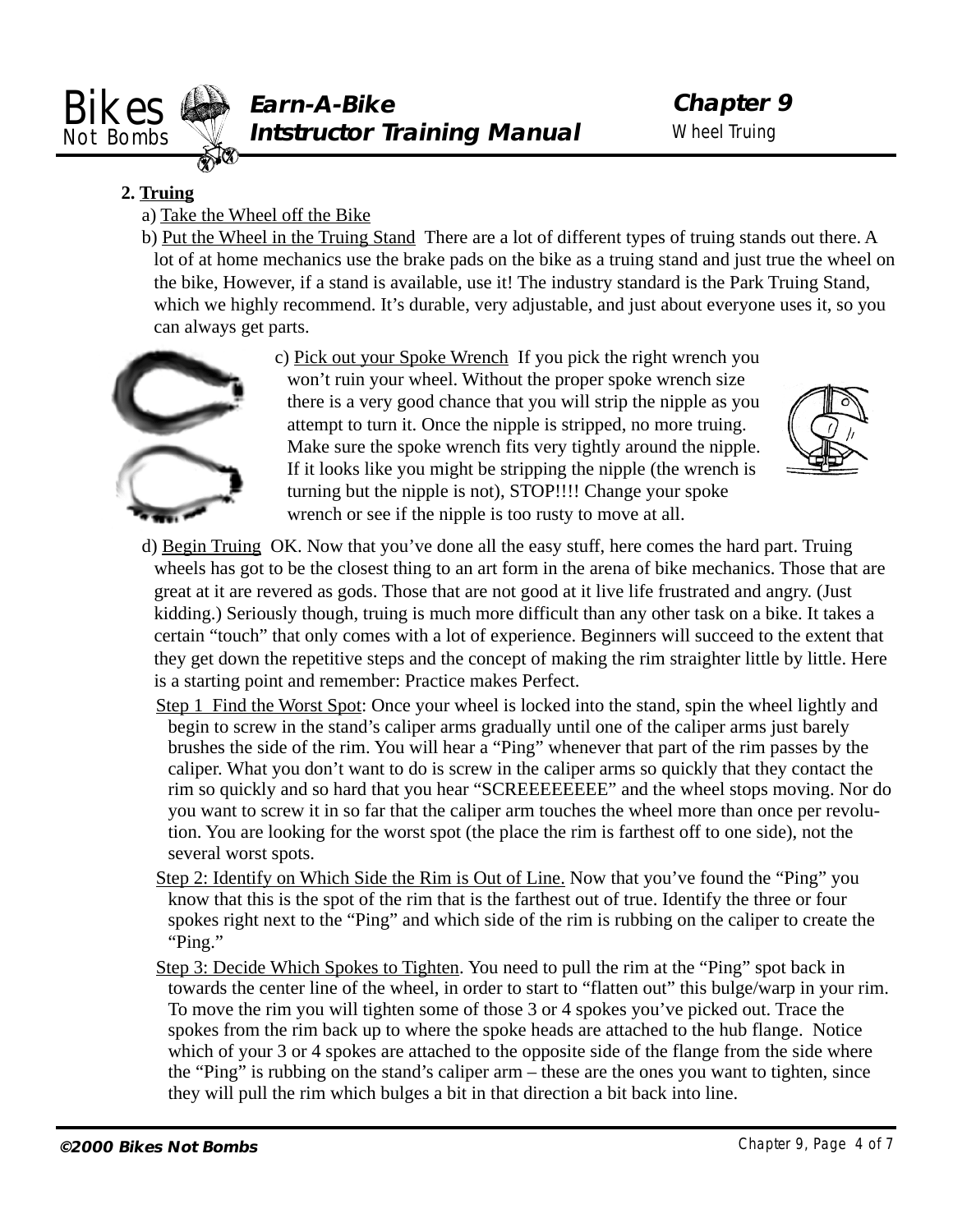

- d) Begin Truing continued
	- Step 4: Tighten the Spokes that coincide with the "Ping" and that are attached to the opposite side of the hub flange than the part of the rim that is warped. Always tighten only 1/4 turn of the spoke wrench at a time. Often you will only have to tighten spokes as you are truing. The only time you want to loosen a lot of spokes much is when the spoke tension is high around the entire wheel. However, if after you tighten the spokes that will pull the "Ping" back into line, twang the 1 or 2 spokes at the "Ping" that are pulling in the other direction. If they seem much tighter than the 1 or 2 spokes you just tightened, loosen these spokes by 1/4 turn also.



- Step 5: Go back to Step 1 and find the "Ping" that identifies the spot that is now your worst spot (it may be the same spot, or, if your adjustment at the  $1<sup>st</sup>$  "Ping" brought the rim enough back into alignment, you may now have a new worst spot). Repeat the above steps until you've gotten the wheel straight enough so that the rim doesn't scrape the calipers at all when you have them set about as far from the rim as you would like to have your brake shoes set. Small gradual changes are the secret to getting a strong, straight wheel!
- e) Pre-Stress the Wheel Once your rim seems true enough, you need to pre-stress it. As you ride a bike the rolling wheels are under constantly changing stresses. Sometimes as a spoke goes from being under tension to being released from tension as the wheel rotates when you first ride the bike after truing the wheel, spokes or nipples will rotate slightly and settle into a new position. You wheel might end up out of true again. To avoid this, pre-stress your wheel while you are still in the shop.
	- Step 1: Take it out of the truing stand and put it on the ground, vertically.
	- Step 2: Lean all your weight down onto the top of the wheel.
	- Step 3: Rotate the wheel about  $1/8<sup>th</sup>$  of a turn and lean on it again. Do this all the way around the rim. You will probably here some snapping and popping sounds which are the spokes settling in.
	- Step 4: Put the wheel back in the stand and check to see if it's still true. If not, go back to the truing steps.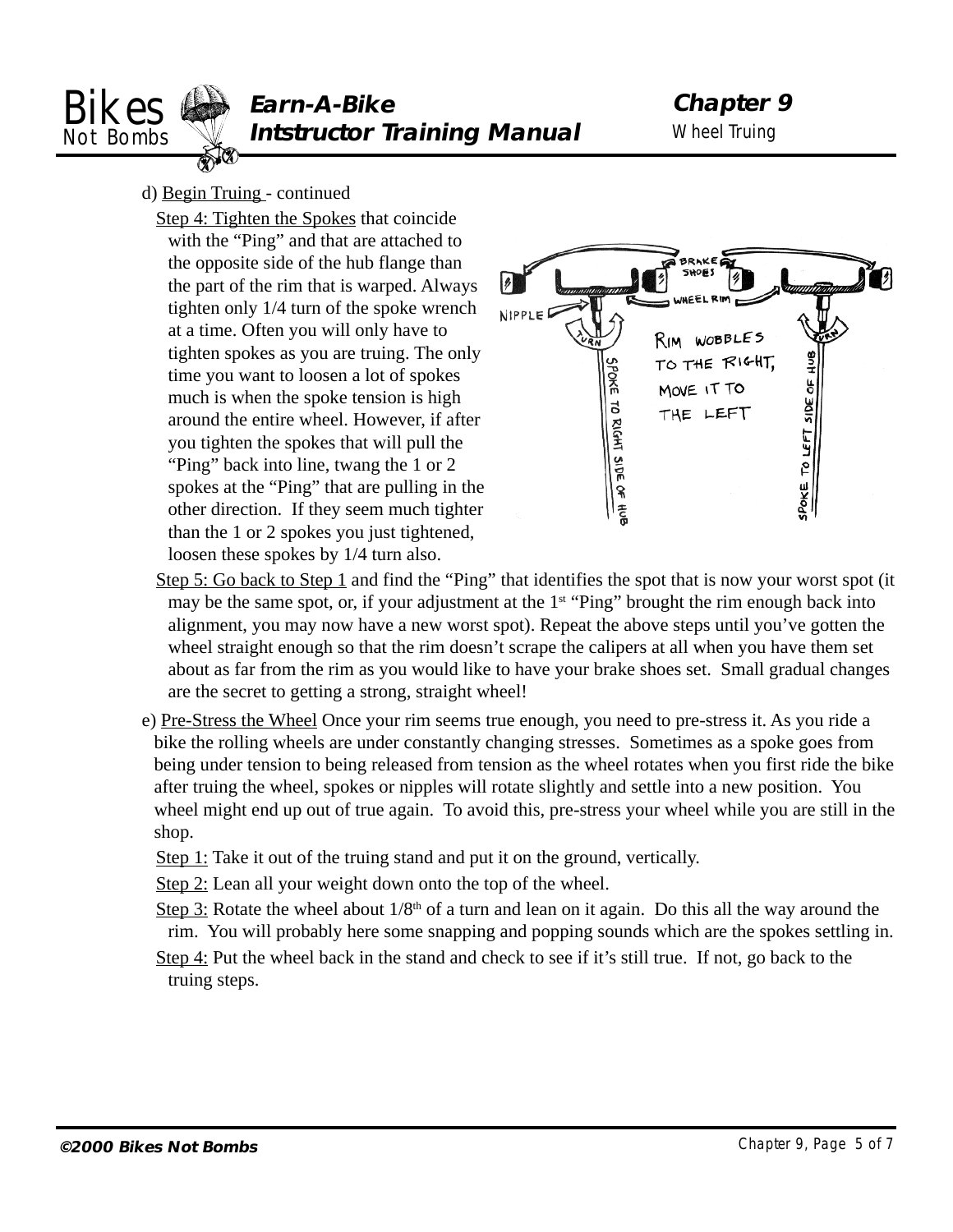<span id="page-5-0"></span>

## **3. Checking and Correcting Dish**

All rims must be centered over the center of the axle in your hub in order for the wheel to run centered in the bike frame. A wheel that is centered in this way has the right "dish" to it. A wheel can be true, i.e. no warps from left to right, and still not work because it is not properly dished and therefore won't sit in the center of the forks or the rear stays. *At Bikes Not Bombs we don't usually teach dishing unless a student has grasped truing with some ease. If the wheel is so out of dish that the braking or gears systems will be affected, we usually have an instructor fix it after class.*



a) Take your dishing tool and place it so that the ends of the arms rest flat on the rim on opposite sides of the wheel. This can only be done with the tire off or fully deflated. Adjust the dial-in arm of the tool until it just barely touches the top of the lock nut on the axle.

b) Now take the tool off and flip the wheel over. Put the tool back onto the rim. If the dial-in arm does not touch the lock nut on the opposite side of the wheel in exactly the same way, your wheel is not dished properly.

c) Dishing the Wheel If your wheel is not dished properly you'll need to tighten and loosen all the spokes in an alternating pattern until the wheel is dished properly.

- Step 1: Determine which way you need to pull the rim in order to get the rim centered over the center of the axle. (Think about it for a moment – when the wheel is correctly dished, the dial-in gauge will touch the locknut on the  $2<sup>nd</sup>$  side perfectly once you've adjusted it to touch the locknut on the  $1<sup>st</sup>$  side.)
- Step 2: Determine which spokes you have to tighten and which to loosen. The spokes to tighten are those that are attached to the hub flange on the side of the wheel towards which you need to move the rim. Going along the rim, you will find that every other spoke needs to be tightened.
- Step 3: Adjust  $1/2$  of the spokes. Starting at the inner-tube valve hole in the rim, take the  $1<sup>st</sup>$ pair of spokes and loosen the one to be loosed 1/4 turn. Then tighten the other one 1/4 turn. Now skip the next two spokes. Take what is now the  $3<sup>rd</sup>$  pair of spokes (or the  $5<sup>th</sup>$ and  $6<sup>th</sup>$  spokes from the hole), and tighten and loosen them each their respective  $1/4$  turn. Proceed in this manner, skipping every other pair of spokes, until you get all the way back to the rim hole.
- Step 4: Adjust the other 1/2 of the spokes: Now skip the first pair of spokes (the 1<sup>st</sup> and  $2^{nd}$ ) spokes, which you already adjusted on the last pass), and go ahead and adjust the second pair (the  $3<sup>rd</sup>$  and  $4<sup>th</sup>$  spokes from the hole). Proceed all the way around again, until you get back to the valve hole. Now, if you kept track(!), you should have tightened, by 1/4 turn, all the spokes that are attached to the hub flange on the side of the wheel towards which you need to move the rim, and loosened, by  $1/4$  turn, all the others.
- Step 5: Check the dish again with the dishing tool. It should have gotten better! If it's worse, you tightened the wrong side. If it's still not right, do steps 1-4 again.

Note: Rear wheels with gears don't have the rim centered over the middle of the hub. They are centered over the axle and have a "flat side of the wheel," the side the gear cluster is mounted on, where the spokes are all pulled in tighter in order to make room for the gear cluster.